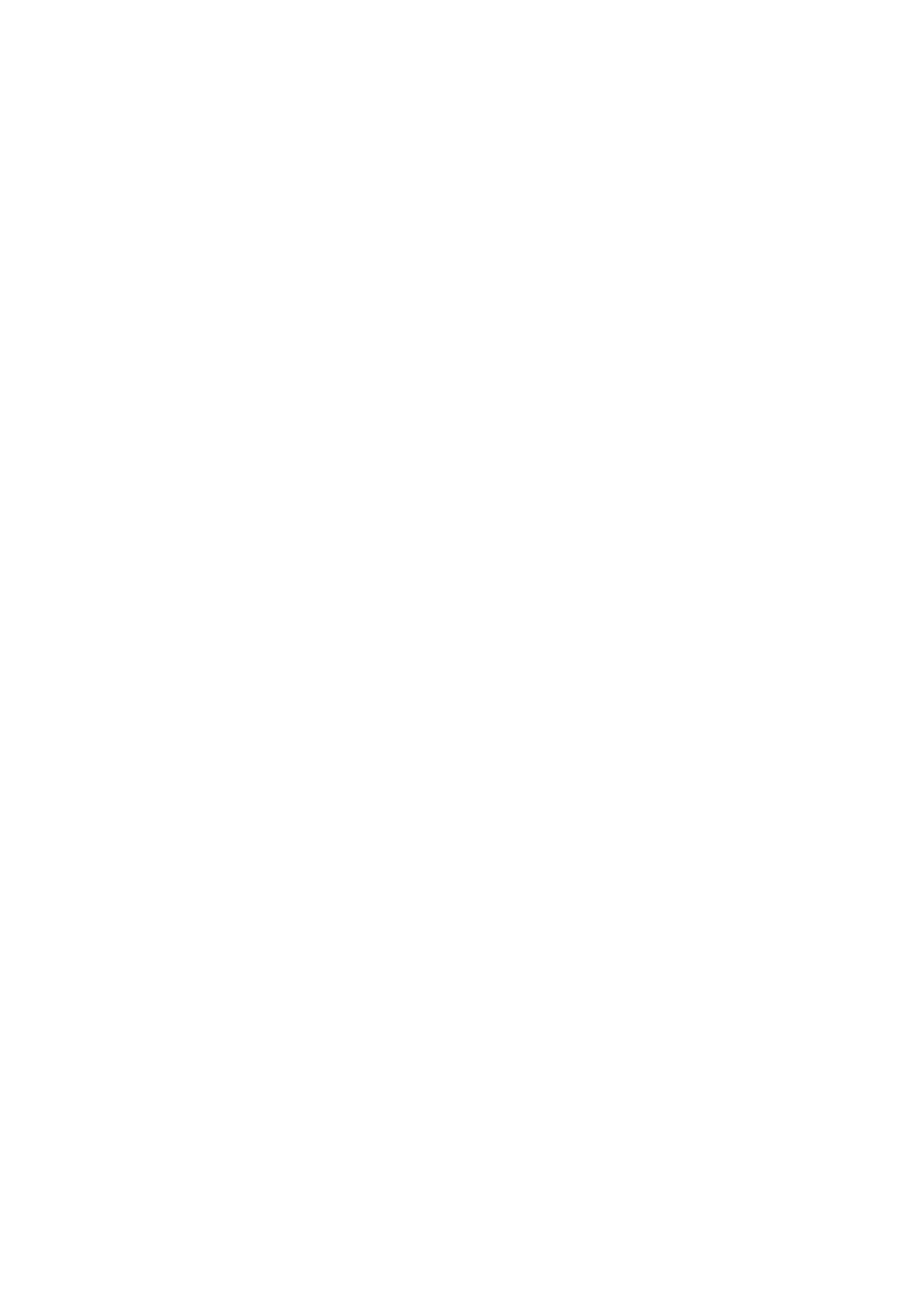# **Welcome!**

#### **Congratulations on your engagement! We are delighted that you are exploring the possibility of celebrating your marriage at St Michael & All Angels.**

## **Who can be married at St Michael & All Angels?**

The Anglican Church requires that one or both of you be baptized Christians. This baptism may have happened in any number of Christian denominations, not just the Anglican Church. In coming to the Christian Church for marriage we provide for people to make their commitment to one another before God and with God's blessing in the Christian way as expressed in the Anglican tradition. It may be that this is the first meaningful connection you have ever had with a Church, in which case you may want to explore the associated 'big questions' – What do you really believe about life and how do you find meaning? What values do you bring to marriage? How will we bring up any children of your marriage, if that is desired? The parish priest will be happy to explore any of this with you.

### **Who can be the celebrant at the marriage?**

Only the Anglican rite of marriage may be used in Anglican churches, and this must be used by an ordained and licensed Anglican clergyperson. By default, the parish priest will be the celebrant, but if you know another Anglican clergyperson whom you would like to be involved then this is possible. It is also possible to have clergy or a pastor from another church involved by the invitation of the parish priest, but they may not perform the marriage itself.

# **What about preparation?**

The Anglican Church encourages preparation for marriage beyond that of the ceremony itself. We will strongly encourage you to attend a certified and reputable marriage preparation course by a qualified provider.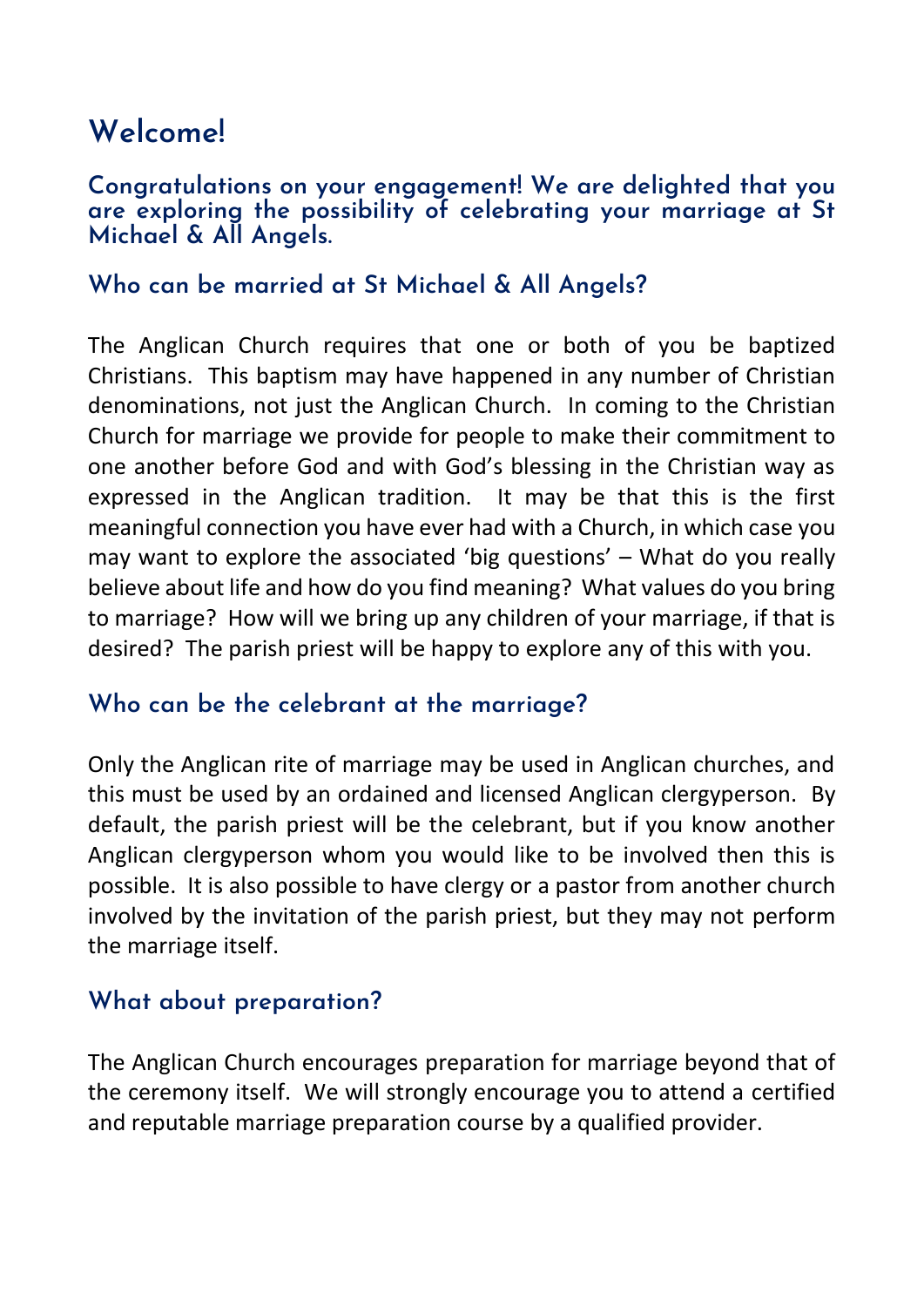## **What if my partner isn't a Christian?**

It's entirely likely these days that couples will be from different Christian denominations, or even different religions entirely, or for there to be no religious association at all. This is not a barrier to your marriage in St Michael & All Angels, but we recommend differences of culture and religion be explored in detail between yourselves well in advance of the wedding. Marriage preparation can assist with this, and the parish priest will be happy to assist in any way.

## **What about music?**

Music arrangements can be discussed with our Director of Music, Robert Graham. Robert can play piano and pipe organ, and is comfortable across a wide range of musical styles. Additional musicians and singers are welcome, but arrangements need to be discussed with Robert in advance. Recorded music alongside the live music may be permitted, but we cannot be as confident about the quality of that.

### **What about flowers and decorations?**

You are welcome to arrange a professional florist to help decorate the church for your marriage. The florist must be in contact with the parish priest to ensure the appropriate placement of floral arrangements. Ribbons, bows and other decorations are also fine. Flowers and decorations must be placed and removed just before and after the wedding.

# **What about photography and videography?**

We want you to have a great record of your marriage, and want guests to be fully present to what is happening. So we strongly discourage any guests from taking private photos or video, and let your nominated professional (or amateur) be responsible for capturing the event. We have guidelines for photographers/videographers which will be provided to you to pass on to them.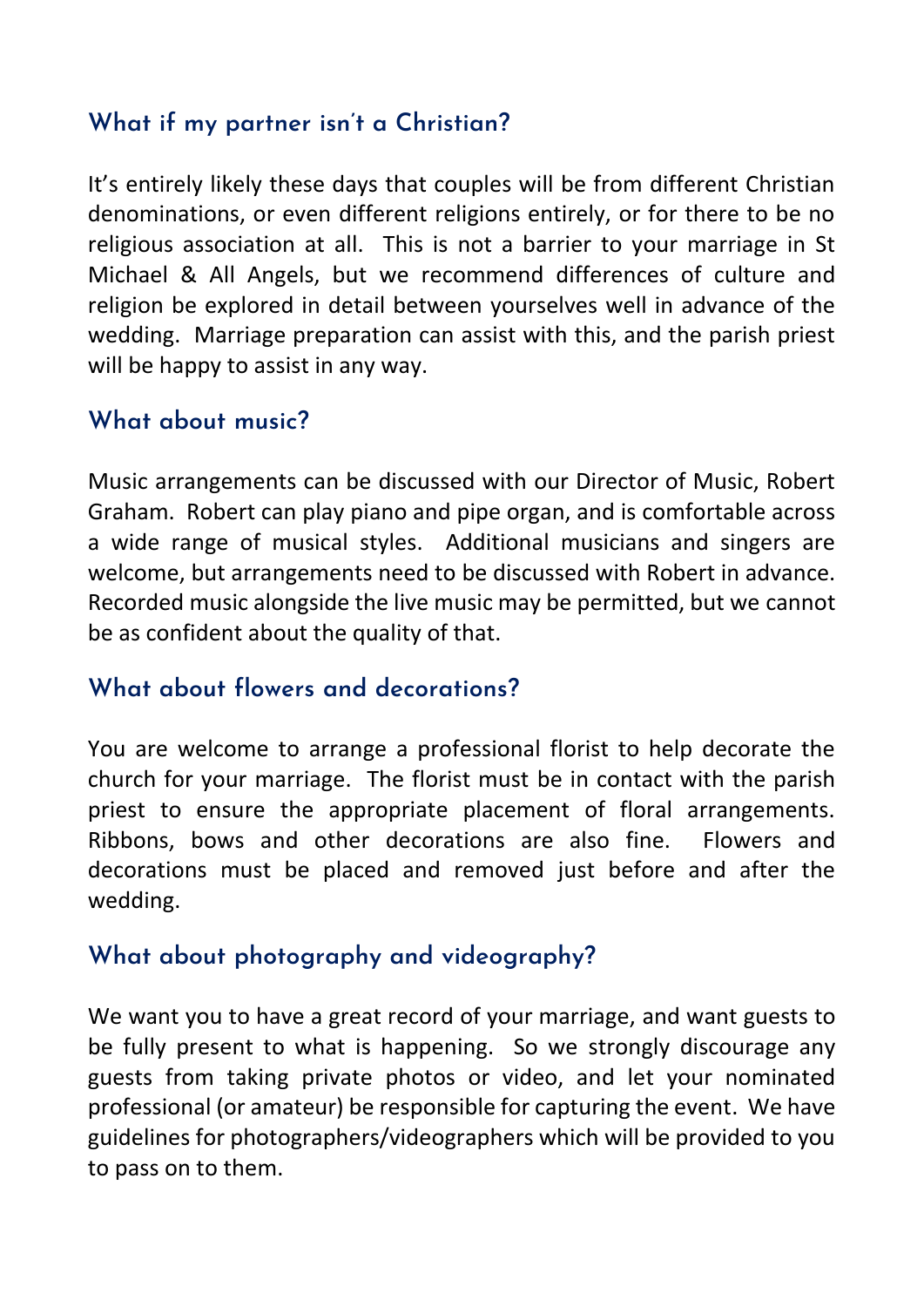## **What about confetti?**

In the interest of the environment, preventing slipping hazards, and cleanliness, we only can allow a form of Dried Petal Eco Confetti to be used outside the church.

# **What about rehearsing?**

A full rehearsal (but not a dress rehearsal) for everyone involved, including bridesmaids, groomsmen, witnesses, readers, musicians etc., will be arranged with the parish priest a few days prior to the ceremony.

### **What about legal documents?**

The parish priest will need to see original copies of your birth certificates, and where necessary, divorce papers and/or death certificates. If you are born overseas a valid passport is fine.

#### **When?**

We are available for weddings most days of the year. We are not available on Sundays or in very close proximity to Christmas or Easter. Some other dates may not be available so it's best to get in early to enquire.

### **How long does the ceremony take?**

On average a wedding ceremony takes place within 30 minutes. If it is a Nuptial Mass (i.e. Holy Communion is celebrated) it can take about 50 minutes.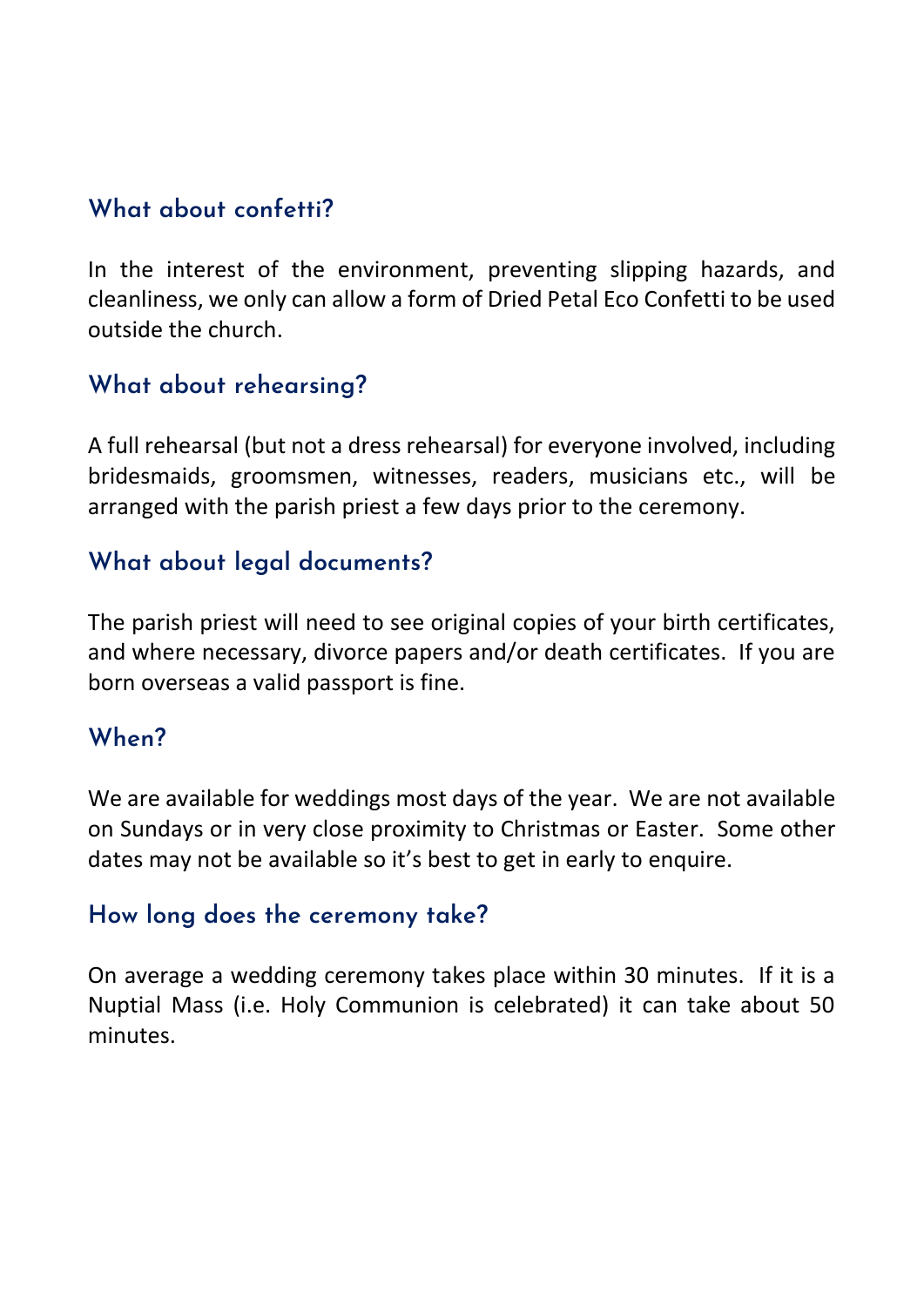### **How much?**

We don't charge 'fees' for the pastoral ministry of the Church. All Christian sacraments are free, as God's grace is a sheer gift. We do seek to cover our expenses however and ask a donation of \$1,000.00 to cover these. **If cost is a barrier, please mention this during the initial interview so we can explore options to assist.**

### **Where to from here?**

Once you have read this booklet, please contact the parish via the contact details on the back of this booklet to make an appointment to see the parish priest. During this meeting the details and options for the ceremony can be discussed and a tentative booking made.

It would be very helpful if you also downloaded and completed the Notice of Intended Marriage and brought this to the meeting along with the legal documentation referred to earlier.

We have tried to be as upfront and clear about things as possible in this booklet, but you will find us also to be extremely warm and welcoming, and genuinely pleased to be able to provide this service for you. If you have any questions, please do get in touch with us.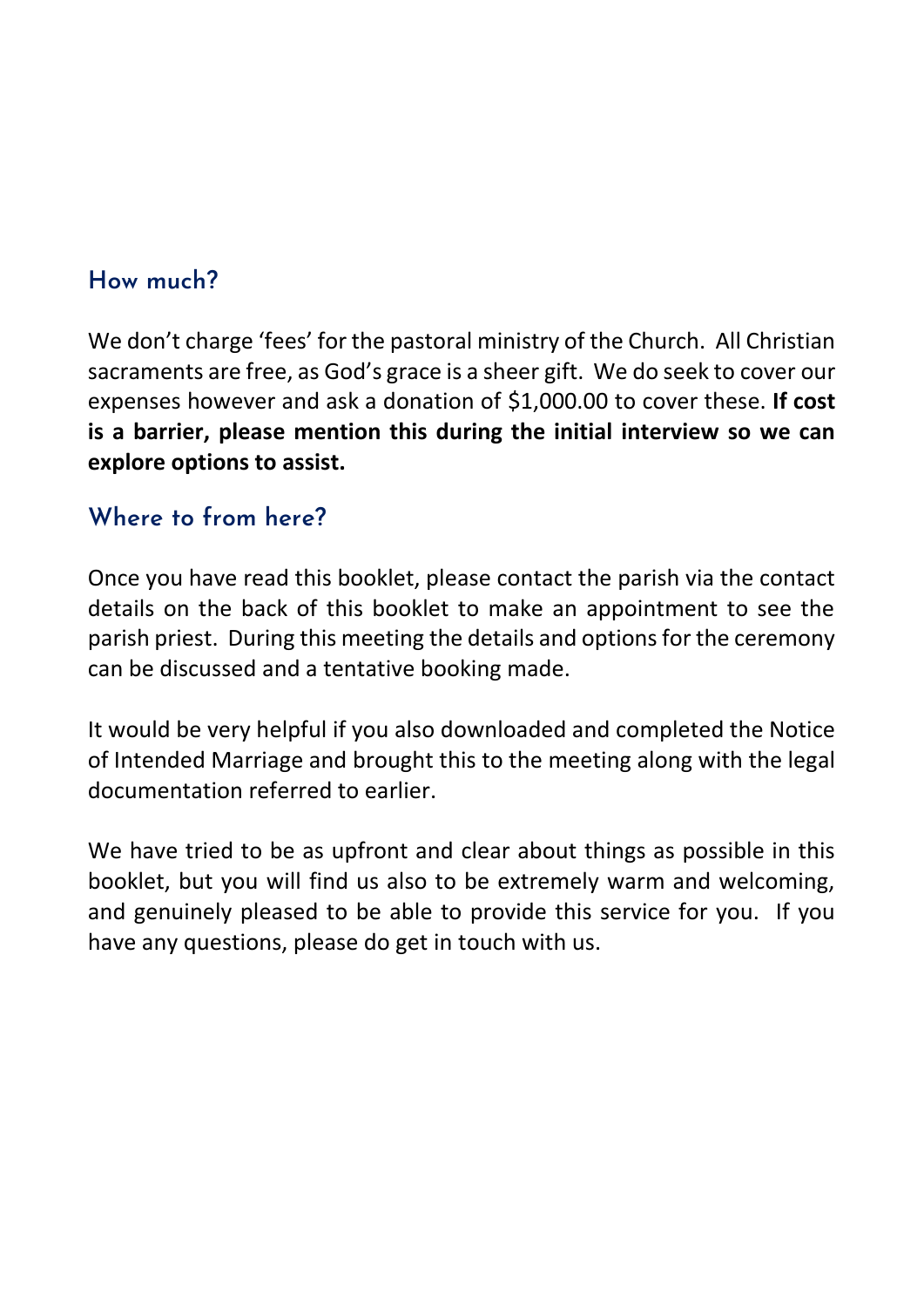*Cover photo by [zelle duda](https://unsplash.com/@zelleduda?utm_source=unsplash&utm_medium=referral&utm_content=creditCopyText) on [Unsplash](https://unsplash.com/s/photos/marriage?utm_source=unsplash&utm_medium=referral&utm_content=creditCopyText) Used with permission*